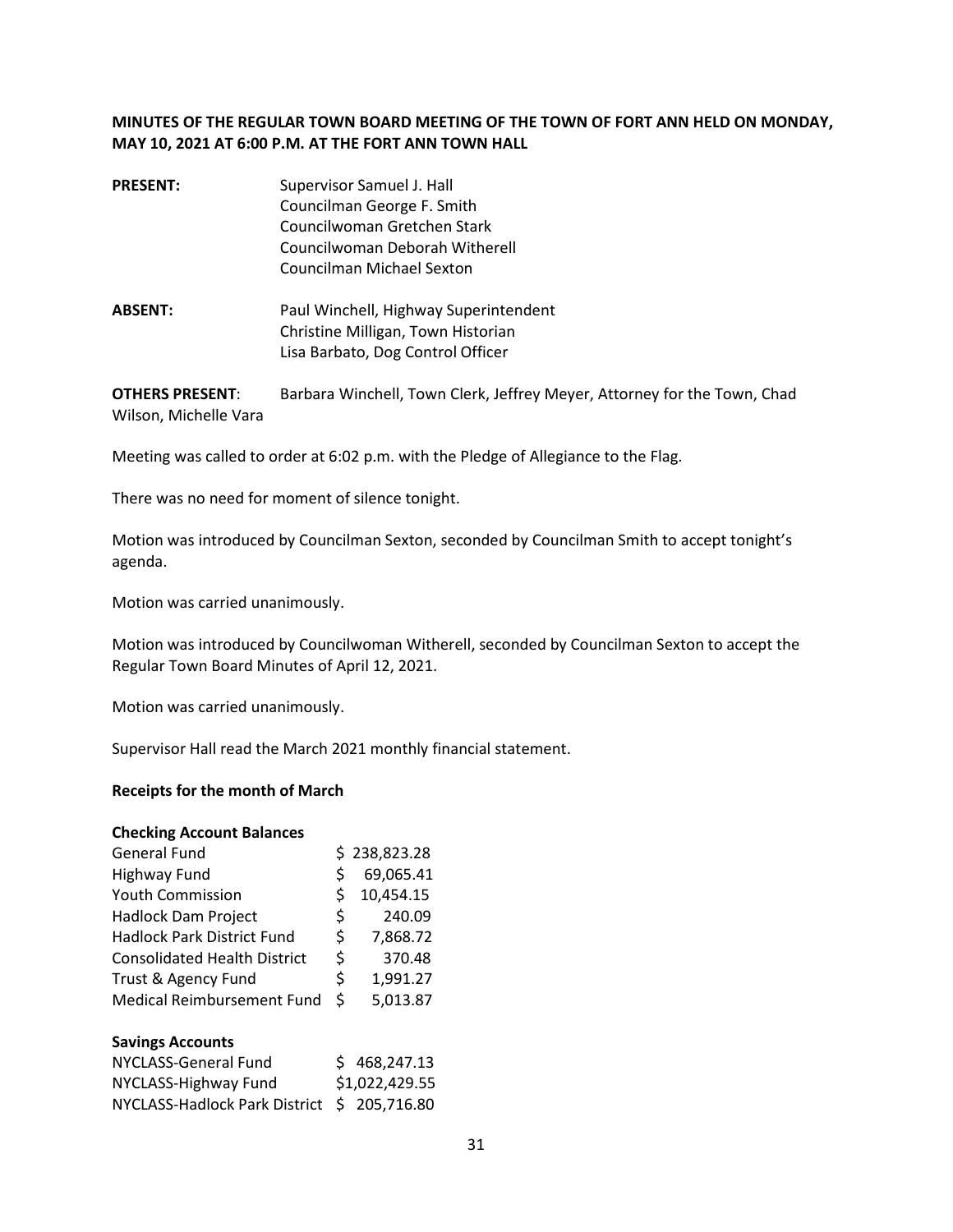# LOSAP \$ 22,901.85

Motion was introduced by Councilwoman Stark, seconded by Councilwoman Witherell to pay the bills as warranted and audited.

Motion was carried unanimously.

# **6:05 p.m. Public Comment opened.**

## **6:06 p.m. Public Comment closed without comment.**

### **Supervisor's Report:**

Supervisor Hall stated the dates have been established for the Harvester to go in and out of Hadlock Pond. The dates are June and September. Councilman Smith is overseeing this.

Supervisor Hall stated Northern Living Facilities assessments have been increased and the owner(s) can contact the Assessor for an appointment to go to grievance June 1, 2021 4:00 p.m. – 8:00 p.m. at the Fort Ann Town Hall to be heard. Supervisor Hall has gotten Washington County Code Enforcement involved in evaluating the following properties:

- 3140 Sunset View Way need a septic permit issued, project must be finished and permit closed out after final inspection.
- 3144 Sunset View Way dropping off application this week for deck that was already built (blocked off from use until certificate is received).
- 3150 Sunset View Way sending a copy of hot tub electrical inspection and providing engineer certification letter for open septic permit.
- 5274 Pillar Way/5701 Dawson Way verifying size of septic system to make sure adequate for six (6) bedrooms/25 people.
- 196-198 Hadlock Pond Road submitting a permit to install heating/cooling system.

These items have a deadline of June 1, 2021 to be in compliance.

Supervisor Hall will discuss these matters with the Town of Fort Ann Enforcement Officer, Mark Miller.

Supervisor Hall wanted to thank Councilwoman Stark for all her effort, time and energy on the bike trail project and making it a reality for the Town of Fort Ann.

Supervisor Hall stated that a pop-up clinic schedule for Washington County has been given to all the town board members. There have been vaccination clinics for 21 weeks straight. Supervisor Hall would ask that if you run into individuals that are reluctant to get vaccinated please try to encourage them to get vaccinated. Supervisor Hall is hoping that Governor Cuomo/CDC will lift the mask mandate May 19, 2021. People will still have to social distance even if vaccinated.

Councilwoman Witherell wondering if we have found a way to pick up portion of dock at the canal without it floating away when the water rises. Supervisor Hall stated Councilman Sexton will report out on this item. Councilwoman Witherell was also wondering about fees with the Canal Corp. She thought there was something in the budget and would like to see a copy of contract if there was/is such a thing.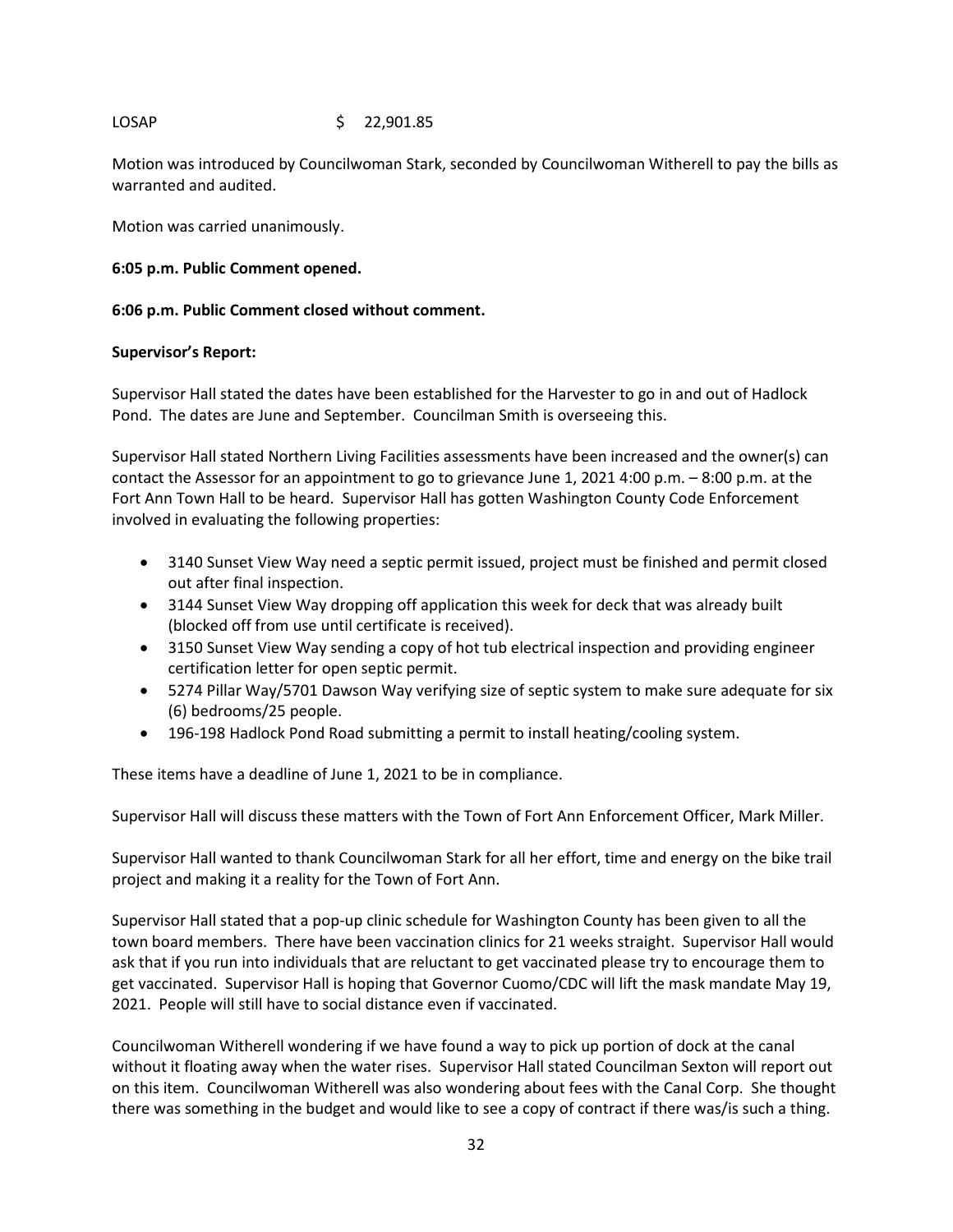Councilman Sexton stated he sent a generic email three (3) different times and made a couple of phone calls with no one getting back to him but wondered if when Rozell puts the Harvester in at Hadlock could they also put in the dock at the canal. The dock is chained and anchored to the shoreline.

Councilwoman Stark thinks the \$2,000.00 fee was for the use of the canal. Councilwoman Witherell thought the \$2,000.00 was for the water running through. Councilwoman Witherell thought it was a couple thousand dollars and thought it was in the bills for January or February. Supervisor Hall doesn't remember seeing Canal Corp. fees in the budget but will look into it. Councilwoman Witherell wondered if every other town pays and is there such a thing as a lifetime contract?

Supervisor Hall asked the Attorney for the Town if he remembers there being an actual contract. The Attorney for the Town does not remember there being a contract. The Attorney for the Town stated it's generally hard to get proper records out of the Canal Corp. The Attorney for the Town stated people are working off what they've been told over time. Councilwoman Stark will contact a gentleman with Canal Corp. out of Fort Edward.

Councilman Smith had a get together with the Harvester crew. Councilman Smith is working on a punch list that includes: Harvester, pontoon boat, pontoon boat trailer and dump trailer all have work that needs to be done. He will keep the town board updated.

Councilwoman Stark stated she has two (2) lifeguards and it will be very hectic with only two (2). She is still trying to get more lifeguards and get another lifeguard class going to get some people interested. She asked the Town Clerk if the beach permit has been received. The Town Clerk said it has not but she will follow-up with NYS DOH. Councilwoman Stark stated that swim lessons will start July 6, 2021 with the Summer Recreation Program.

Councilwoman Stark was notified that the Town of Fort Ann will be receiving a bike fix it station and bike racks down at the canal by the end of June. Also, two (2) signs will be put in at the end of the trail and at the top of the canall which will provide information about the bike trail.

Councilwoman Stark advised that Supervisor Hall had received a letter from the Champlain Canalway working group that she is a part of stating they would like to put their information on our website. They are looking into each town to adopt a part of the trail and report to their town if anything needs to be done.

Councilwoman Stark said on April 24, 2021 there were (6) six people that took part in the annual Canal Sweep (first session). May 13, 2021 will be the second session of clean up.

Councilwoman Stark is looking for Cumberland Farms to be a bike friendly business.

**Town Clerk's Report** was given for April 2021. Town Clerk was advised there would not be a Memorial Day parade this year. Supervisor Hall stated there would be a service at 11:00 a.m. with the scouts at the Village Park with the laying of a wreath.

#### **Highway Superintendent Report**: Not present

**Enforcement Officer Report** was not present but there was a paper report given to Town Board Member's for April 2021.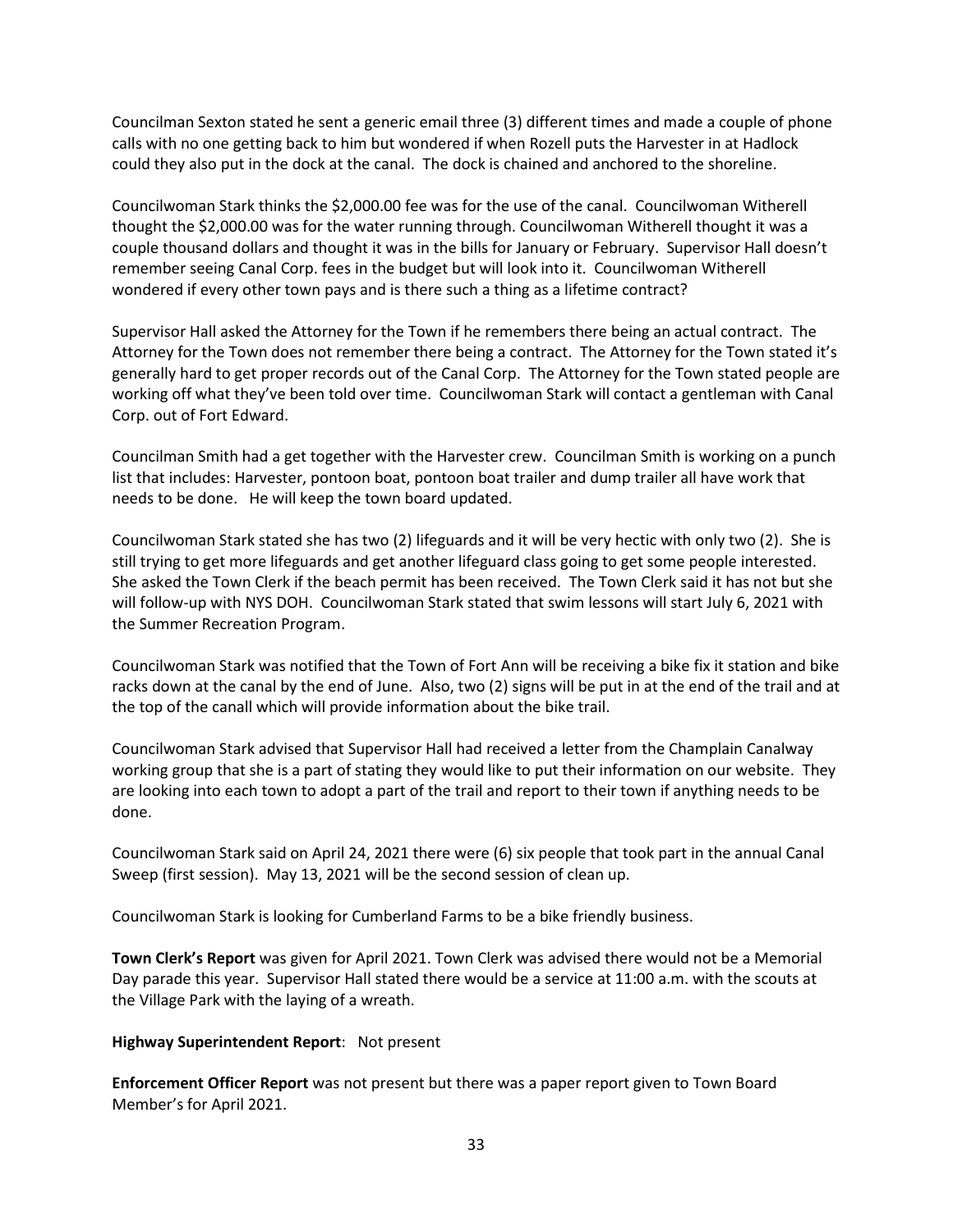**Historian**: not present

**Dog Control Officer:** not present

**4.0 Old Business:** 

## **4.1 A Local Law Regulating Short-Term Rentals in the Town of Fort Ann**

The Attorney for the Town provided a DRAFT 5 page copy of A Local Law Regulating Short-Term Rentals in the Town of Fort Ann was provided to the town board members. The Town Board has determined that short-term, transient rentals can be incompatible with the sense of privacy, community and ambience currently enjoyed in residential areas of the Town and have the potential to create a threat to the public health, safety and well-being within the Town. The Board also recognizes that Short-Term Rentals can attract visitors to the Town and can provide an additional source of income to Town residents. This local law shall apply to the whole Town and is intended to regulate the commercial nature of short-term rentals and transient guests.

Accordingly, the Board wishes to provide regulations to protect against adverse effects of this use while allowing it under appropriate circumstances. It consists of the following:

> **ARTICLE 1.** PURPOSE AND INTENT; AUTHORITY. **ARTICLE 2**. DEFINITIONS. Dwelling Unit; Rental; Short-term Rental; Short-term Rental Owner; Short-Term Rental Property.  **ARTICLE 3.** SHORT-TERM RENTAL STANDARDS. **ARTICLE 4.** CONTACT PERSON. **ARTICLE 5.** LICENSE REQUIRED. **ARTICLE 6.** ENFORCMENT AND PENALTIES. **ARTICLE 7.** SEVERABILITY. **ARTICLE 8.** EFFECTIVE DATE.

A paper copy of this can be obtained through the Town Clerk's Office.

## **5.0 New Business**

## **5.1 A Local Law Amending the Town of Fort Ann Site Plan Review Law**

The Attorney for the Town prepared and distributed copies of the 3 page copy of A Local Law Amending the Town of Fort Ann Site Plan Review Law under the direction of the Fort Ann Town Board at the April 12, 2021 Regular Town Board Meeting. It consists of the following:

 **SECTION 1.** Purpose. **SECTION 2.** Amendment. *Section 5: Applicability of Site Plan Approval Procedures shall be repealed and replaced and Section 16: Definitions shall be amended to include the following terms: Dwelling Unit; Short-Term Rental; Short-Term Rental Owner; Short-Term Rental Property.* **SECTION 4**. Severability. **SECTION 5.** Effective Date.

A paper copy of this can be obtained through the Town Clerk's Office.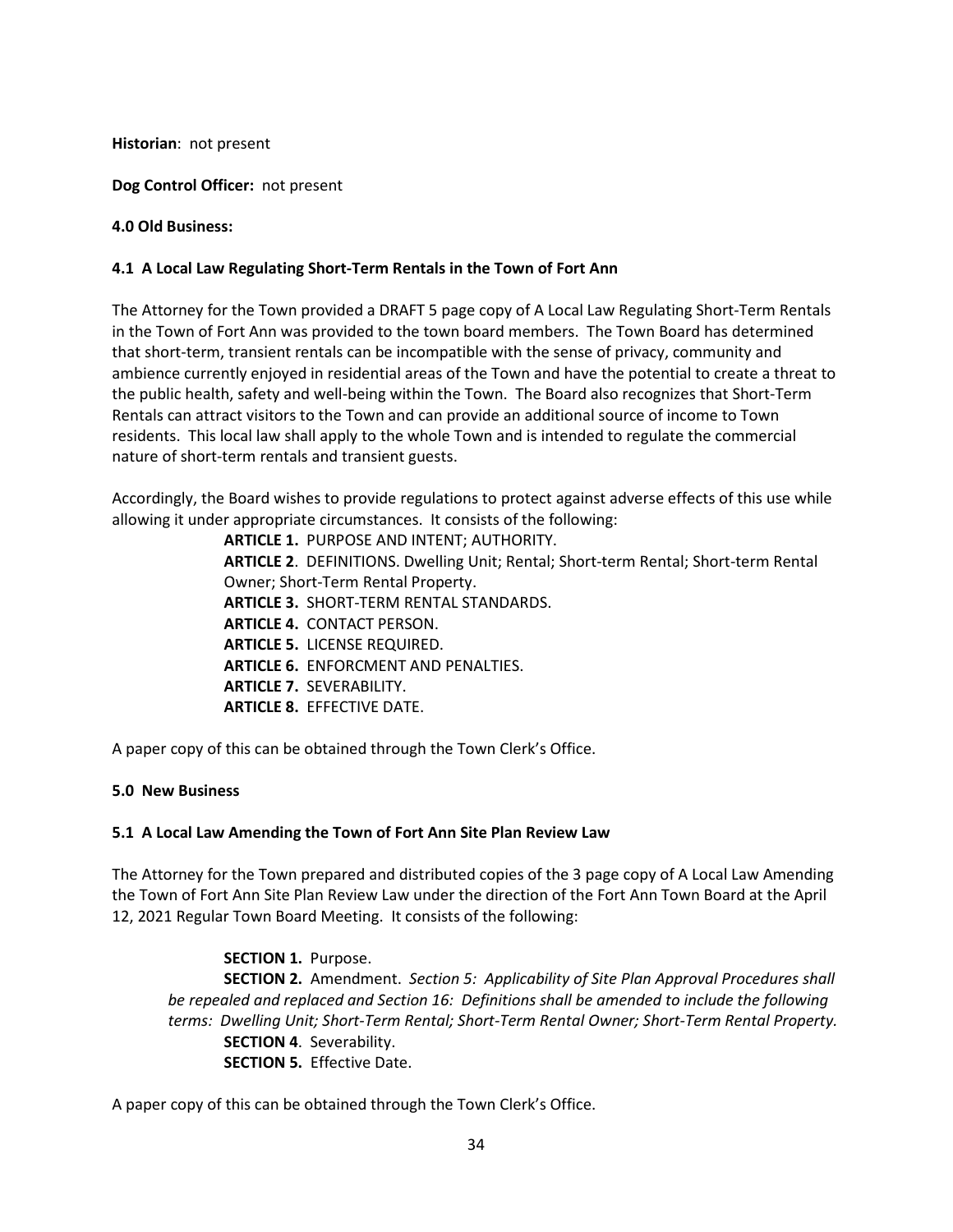## **RESOLUTION #46-2021**

### **APPROVING THE HIRING OF TWO (2) LABORERS TO MOW CEMETERIES FOR THE SUMMER OF 2021**

On motion of Councilman Sexton, seconded by Councilman Smith to accept resolution entitled "Resolution Approving the Hiring of two (2) Laborers to mow cemeteries for the Summer of 2021."

ADOPTED AYES 5 Smith, Sexton, Stark, Witherell, Hall

**RESOLVED**, that the Town Board of the Town of Fort Ann hereby approves the hiring of two (2) Laborers for the Summer of 2021 to mow the cemeteries at an hourly rate each of \$13.65 an hour with a \$0.50 per hour, per year, longevity step.

Supervisor Hall mentioned that Washington County Alternative Sentencing will be assisting with the mowing of cemeteries as well as they have in the past.

### **RESOLUTION #47-2021**

### **TO HIRE SUMMER RECREATION EMPLOYEES**

On motion of Councilwoman Witherell, seconded by Councilwoman Stark to accept resolution entitled "Resolution to Hire Summer Recreation Employees."

ADOPTED AYES 5 Smith, Sexton, Stark, Witherell, Hall

**RESOLVED**, that the Town Board of the Town of Fort Ann authorizes and directs the hiring of employees to work for the six (6) week Town of Fort Ann Summer Recreation Program on a Part-time/Seasonal basis starting July 1, 2021.

#### **RESOLUTION #48-2021**

**AUTHORIZING HIRING OF SEASONAL EMPLOYEES TO WORK FOR LAKE HADLOCK PARK DISTRICT**  On motion of Councilman Sexton, seconded by Councilman Smith to accept resolution entitled "Resolution Authorizing Hiring of Seasonal Employees to work for Lake Hadlock Park District."

ADOPTED AYES 5 Smith, Sexton, Stark, Witherell, Hall

**RESOLVED,** that the Town Board of the Town of Fort Ann authorizes and directs the Town Supervisor and/or Town Budget Officer to complete any forms and take any action necessary to effectuate the terms of this resolution.

#### **RESOLUTION #49-2021**

**ABOLISHING OF THE TOWN OF FORT ANN TAX COLLECTOR POSITION IN THE TOWN OF FORT ANN**  On motion of Councilwoman Stark, seconded by Councilwoman Witherell to accept resolution entitled "Resolution Abolishing of the Town of Fort Ann Tax Collector Position in the Town of Fort Ann."

ADOPTED AYES 5 Smith, Stark, Sexton, Witherell, Hall

**RESOLVED**, pursuant to section 36 of the NYS Town Law, the Town of Fort Ann hereby abolishes the elected position of Town of Fort Ann Tax Collector; the abolition of said office to take effect at the expiration of the term of office of the present incumbent on December 31, 2021; and be it further